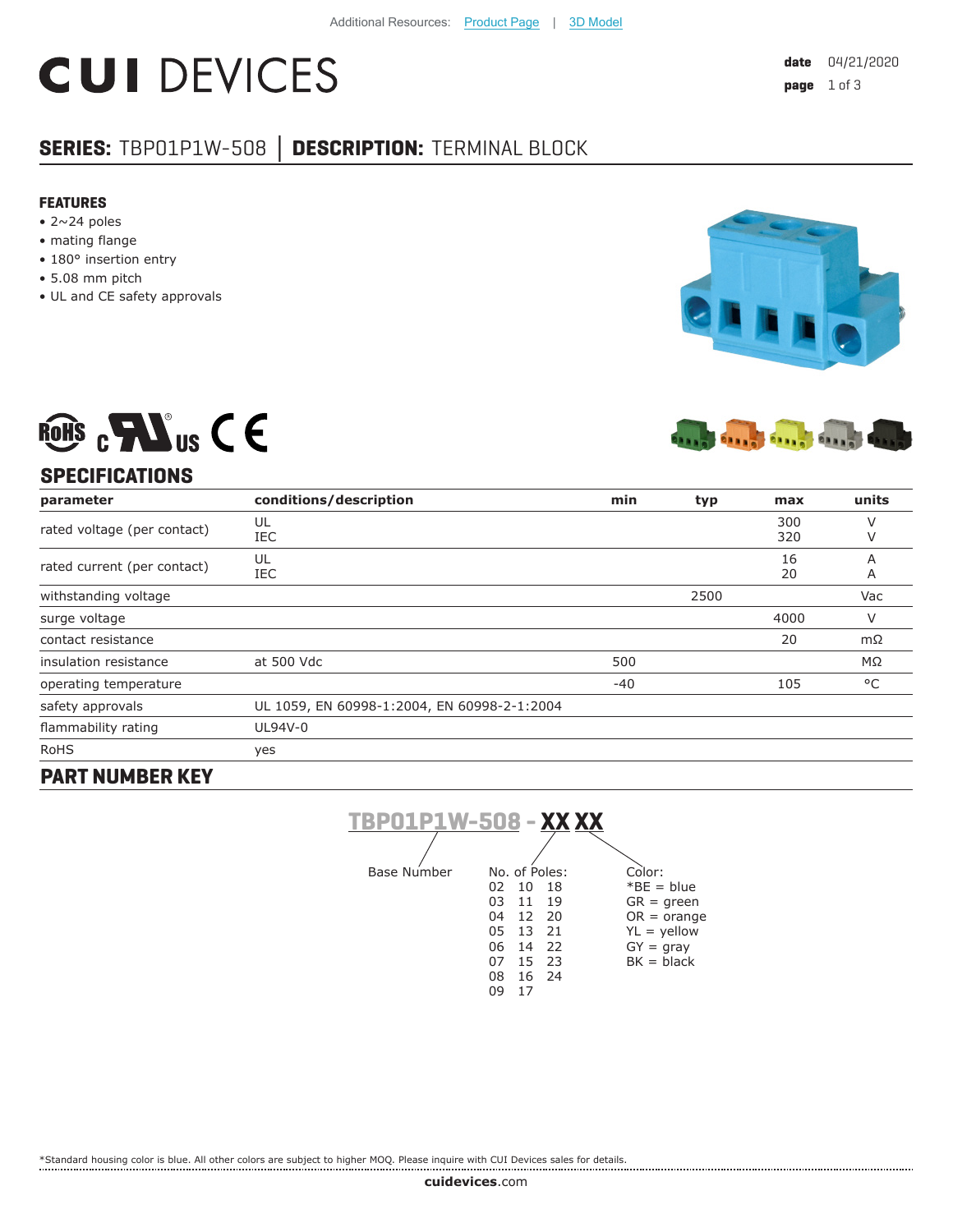#### **MECHANICAL DRAWING**



| WIRF ASSEMBLY     |           |                    |  |  |  |
|-------------------|-----------|--------------------|--|--|--|
|                   | UL        | IEC                |  |  |  |
| Wire Range        | 28∼12 AWG | $2.5 \text{ mm}^2$ |  |  |  |
| Strip Length      | 7 mm      |                    |  |  |  |
| <b>Screw Size</b> | M3        |                    |  |  |  |
| Screw Torque      | 0.5 N·m   |                    |  |  |  |

| This series is constructed of single piece modules where L is the total length, P is the pitch, and N is the number of poles. |       |       |       |       |       |        |        |        |        |        |        |       |
|-------------------------------------------------------------------------------------------------------------------------------|-------|-------|-------|-------|-------|--------|--------|--------|--------|--------|--------|-------|
| N                                                                                                                             | 02    | 03    | 04    | 05    | 06    | 07     | 08     | 09     | 10     | 11     | 12     | 13    |
|                                                                                                                               | 10.16 | 15.24 | 20.32 | 25.40 | 30.48 | 35.56  | 40.64  | 45.72  | 50.80  | 55.88  | 60.96  | 66.04 |
| B                                                                                                                             | 5.08  | 10.16 | 15.24 | 20.32 | 25.40 | 30.48  | 35.56  | 40.64  | 45.72  | 50.80  | 55.88  | 60.96 |
| D                                                                                                                             | 15.24 | 20.32 | 25.40 | 30.48 | 35.56 | 40.64  | 45.72  | 50.80  | 55.88  | 60.96  | 66.04  | 71.12 |
| N                                                                                                                             | 14    | 15    | 16    | 17    | 18    | 19     | 20     | 21     | 22     | 23     | 24     | $- -$ |
|                                                                                                                               | 71.12 | 76.20 | 81.28 | 86.36 | 91.44 | 96.52  | 101.60 | 106.68 | 111.76 | 116.84 | 121.92 | $- -$ |
| B                                                                                                                             | 66.04 | 71.12 | 76.20 | 81.28 | 86.36 | 91.44  | 96.52  | 101.60 | 106.68 | 111.76 | 116.84 |       |
| D                                                                                                                             | 76.20 | 81.28 | 86.36 | 91.44 | 96.52 | 101.60 | 106.68 | 111.76 | 116.84 | 121.92 | 127.00 |       |